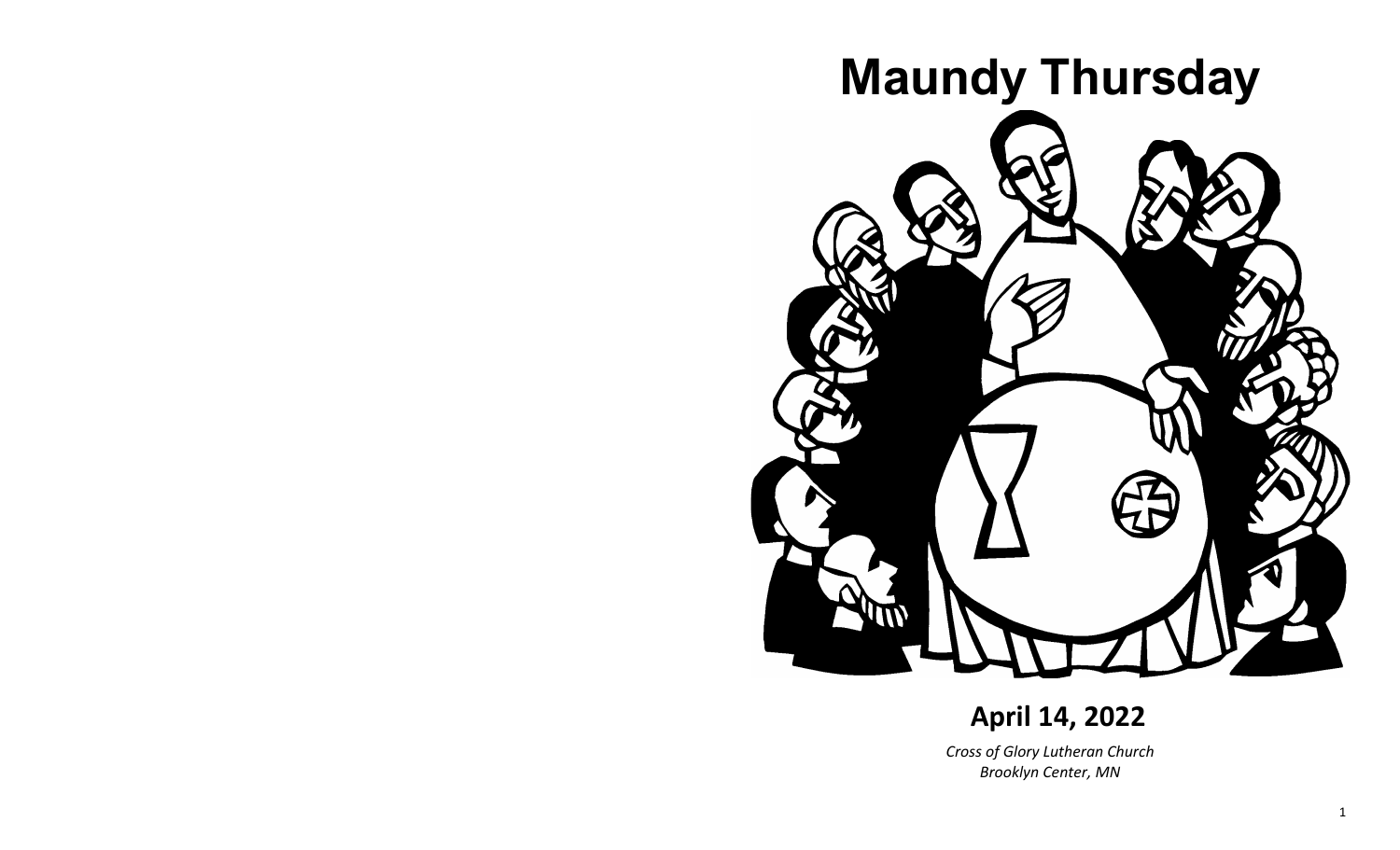# **PRELUDE**

# **WELCOME**

*Tonight we remember the story when Jesus shared his last supper with his disciples, washed their feet, and gave them a new kind of commandment: to love one another. As we prepare to take part in Holy Communion tonight, we invite those who are worshiping with us virtually to gather bread/crackers and wine/juice. Those worshiping in person will be given further instruction later in the service. Welcome to all as we gather to remember Christ's last meal, and as we--the body of Christ--are re-membered as one body through it. Thanks be to God!*

# **CONFESSION + FORGIVENESS**

Friends in Christ, in this Lenten season we've confronted and confessed the ways that we are captive to forces that seek to diminish life, and freed for the life-giving ways of Christ, which compel us to love one another. God never wearies of freeing us from all that holds us captive, and offering us life---life abundant, and life together. On this night, let us confess our sin and enter the celebration of the great Three Days, reconciled with God, creation, and with one another.

*Silence is kept for reflection and self-examination.*

Most merciful God, **we confess that we are captive to sin and cannot free ourselves. We have sinned against you in thought, word, and deed, by what we have done and by what we have left undone. We have not loved you with our whole heart; we have not loved our neighbors as ourselves. For the sake of your Son, Jesus Christ, have mercy on us. Forgive us, renew us, and lead us, so that we may delight in your will and walk in your ways, to the glory of your holy name. Amen.**

God, who is rich in mercy, loved us even when we were dead in sin, and made us alive together with Christ. By grace you have been saved. In the name of +Jesus Christ, your sins are forgiven.

#### **COMMUNION PRAYER**

You have humbly set before us a table of hospitality, offering us gifts of bread and wine, and in these, the feast of life. Let us now extend your radical table hospitality to our friends who love us, and to our enemies who betray us, that we may live in the fullness of your love, through Jesus our Lord. Amen.

# **STRIPPING OF THE ALTAR**

#### **DEPART IN SILENCE**

*We invite you to be dismissed in prayerful silence. There will be no fellowship time to follow the service this evening. We invite you to join us tomorrow at 12 pm (onsite only) or 7 pm (onsite or online) for Good Friday tenebrae worship. Recordings of Holy Week worship can also be found at [www.crossofglory.us.](http://www.crossofglory.us/)* 

# **MUSIC CREDITS**

The Order of Service is from Evangelical Lutheran Worship which is commended for use in the Evangelical Lutheran Church in America.

Sundays and Seasons © 2020 Augsburg Fortress. Reprinted by permission under Augsburg Fortress Liturgies Annual License #024779. All rights reserved.

# **WORSHIP LEADERSHIP**

9 Pastor: Rev. Ali Tranvik Vocalist, choir, and handbell director: Keith J. Williams Pianist, vocalist, worship team director, tech director: Mark Trease Lector: Gayle Merritt Greeters: Cheryl Anderson, Steve Ferley, Tom Simon Communion: Gayle Merritt, Judy Lewis, Arlene Kosek, and Carol Sejskal Technical Team: Ryan Bailey, Dawn Bailey, and Bill Bailey Stripping of the Altar: Bailey family Ministers: The people of Cross of Glory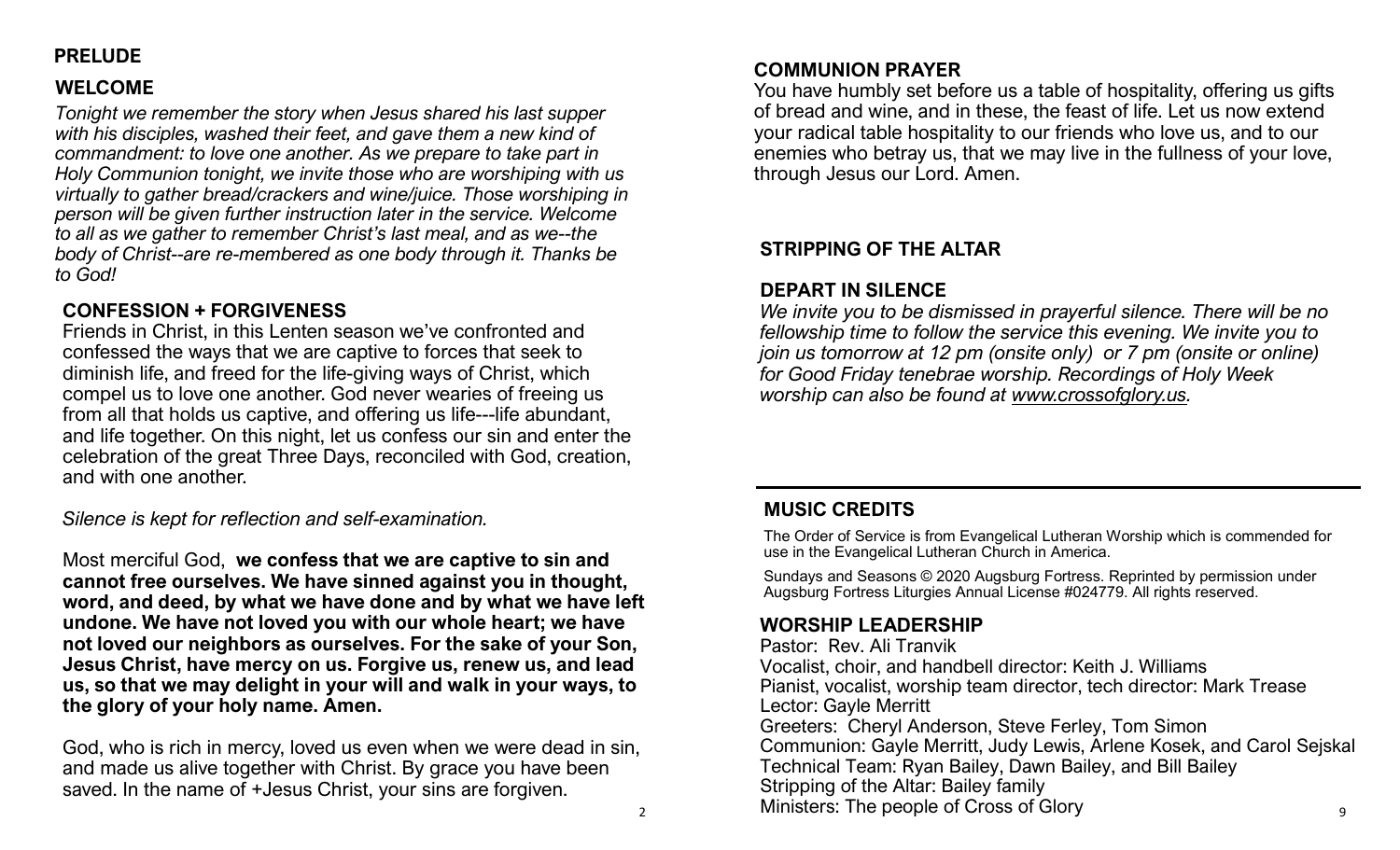#### **MUSIC 6 For Everyone Born Mann**

table

wrinkled

**Verse 3**

worship

*(chorus)*

table

belong *chorus)*

**Verse 1**

**Verse 2**

For everyone born a place at the table

For everyone born clean water and bread

A shelter a space a safe place for growing

For everyone born a star overhead

#### **Chorus**

And God will delight when we welcome all to the table with joy, compassion and peace Yes God will delight welcome all to the table with justice and joy *(chorus)*

#### **MUSIC Have Thine Own Way (Less of Me) Aubrey**

# **Verse 1**

Have Thine own way Lord Have Thine own way Thou art the Potter I am the clay Mold me and make me after Thy will While I am waiting yielded and still

#### **Chorus**

Less of me and more of You I surrender Lord my life to You You are the Potter I am the clay Whatever it takes Lord Have Thine own way

#### **Verse 2**

Have Thine own way Lord Have Thine own way

Wounded and weary help me I pray Power all power surely is Thine Touch me and heal me Savior divine *(chorus)*

For young and for old a place at the

For young and for old the gift to

For everyone born a place at the

To live without fear and simply to be To work to speak out to witness and

For everyone born the gift to belong

A voice to be heard a part in the song The hands of a child in hands that are

# **Interlude**

You are the Potter I am the clay Whatever it takes Lord Have Thine own way

# **Verse 3**

Have Thine own way Lord Have Thine own way Hold o'er my being absolute sway Fill with Thy Spirit till all shall see Christ only always living in me

Almighty God strengthen you with power through the Holy Spirit, that Christ may live in your hearts through faith. **ALL: Amen.**

#### **MUSIC All Who Hunger, Gather Gladly #461 vs 1-3**

scattered

**Verse 3**

Here in joy we keep the feast. We that once were lost and

in communion's love have stood. Taste and see the grace eternal. Taste and see that God is good.

All who hunger, sing together, Jesus Christ is living bread.

live their days in gratitude.

Come from loneliness and longing. Here in peace we have been fed. Blest are those who from this table

Taste and see the grace eternal. Taste and see that God is good.

#### **Verse 1**

All who hunger gather gladly; Holy manna is our bread. Come from wilderness and wand'ring. Here in truth we will be fed. You that yearn for days of fullness, all around us is our food. Taste and see the grace eternal. Taste and see that God is good

# **Verse 2**

All who hunger, never strangers; seeker, be a welcome guest. Come from restlessness and roaming.

# **PRAYER**

The Lord be with you. **And also with you.** Let us pray together… **God our Bread, we come hungering for you. Fill us with your love, that we might love one another, through Jesus Christ our Savior and Lord, who reigns with you and the Holy Spirit, one God, now and forever. Amen.**

# **SCRIPTURE READING John 13:1-15**

3 Now before the festival of the Passover, Jesus knew that his hour had come to depart from this world and go to the Father. Having loved his own who were in the world, he loved them to the end. The devil had already put it into the heart of Judas son of Simon Iscariot to betray him. And during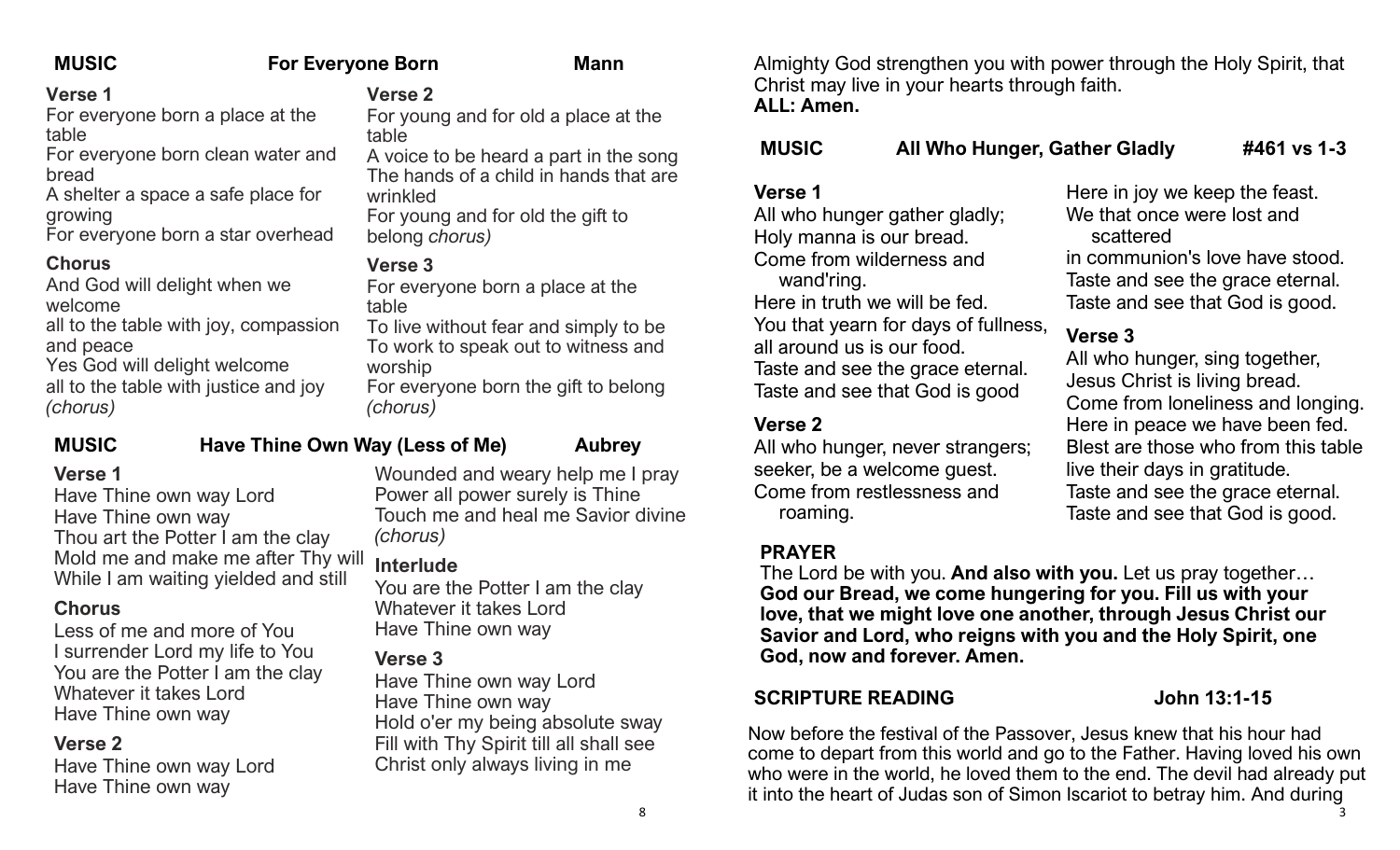supper Jesus, knowing that the Father had given all things into his hands, and that he had come from God and was going to God, got up from the table, took off his outer robe, and tied a towel around himself. Then he poured water into a basin and began to wash the disciples' feet and to wipe them with the towel that was tied around him. He came to Simon Peter, who said to him, 'Lord, are you going to wash my feet?' Jesus answered, 'You do not know now what I am doing, but later you will understand.' Peter said to him, 'You will never wash my feet.' Jesus answered, 'Unless I wash you, you have no share with me.' Simon Peter said to him, 'Lord, not my feet only but also my hands and my head!' Jesus said to him, 'One who has bathed does not need to wash, except for the feet, but is entirely clean. And you are clean, though not all of you.' For he knew who was to betray him; for this reason he said, 'Not all of you are clean.'

After he had washed their feet, had put on his robe, and had returned to the table, he said to them, 'Do you know what I have done to you? You call me Teacher and Lord—and you are right, for that is what I am. So if I, your Lord and Teacher, have washed your feet, you also ought to wash one another's feet. For I have set you an example, that you also should do as I have done to you.

Leader: The word of the Lord.

**ALL: Thanks be to God.**

#### **Verse 1**

Brother, sister, let me serve you, Let me be as Christ to you Pray that I might have the grace to Let you be my servant too

# **Verse 2**

We are pilgrims on a journey We are trav'lers on the road We are here to help each other Walk the mile and bear the load

#### **Verse 3 MUSIC Servant Song Gillard**

I will hold the Christ-light for you In the night time of your fear I will hold my hand out to you Speak the peace you long to hear

#### **Verse 4**

I will weep when you are weeping When you laugh I'll laugh with you I will share your joy and sorrow Till we've seen this journey through

# **INVITATION TO COMMUNION**

Leader: Triune God, who gathers all people around tables, may you bless the table before us now and all the tables in our lives.

# **All: Come, God our Father.**

L: Bless the places we worship, the places we eat, and the places we receive your grace. Let us receive the fullness of your presence tonight. **A: Come, Lord Jesus.**

L: Bless all those who are hungry in body and in spirit, that fed by this bread, we might live as bread, broken and shared for a hungry world. **A: Come, Holy Spirit.** 

L: Empower us now to set our tables with the same hospitality, abundance, and grace as yours.

**A: Amen.**

# **WORDS OF INSTITUTION**

On the night in which he was betrayed, our Lord Jesus took bread, gave thanks; broke it, and gave it to his disciples, saying: Take and eat; this is my body, given for you. Do this for the remembrance of me. Again, after supper, he took the cup, gave thanks, and gave it for all to drink, saying: This cup is the new covenant in my blood, shed for you and for all people for the forgiveness of sin. Do this for the remembrance of me.

#### **LORD'S PRAYER**

Gathered together as one body by the Holy Spirit, let us pray the prayer Jesus taught us...

**Our Father, who art in heaven, hallowed be thy name, thy kingdom come, thy will be done, on earth as it is in heaven. Give us this day our daily bread; and forgive us our trespasses, as we forgive those who trespass against us; and lead us not into temptation, but deliver us from evil. For thine is the kingdom, and the power, and the glory, forever and ever. Amen.** 

# **HOLY COMMUNION**

The body of Christ is given for you. **Amen**. The blood of Christ is shed for you. **Amen**.